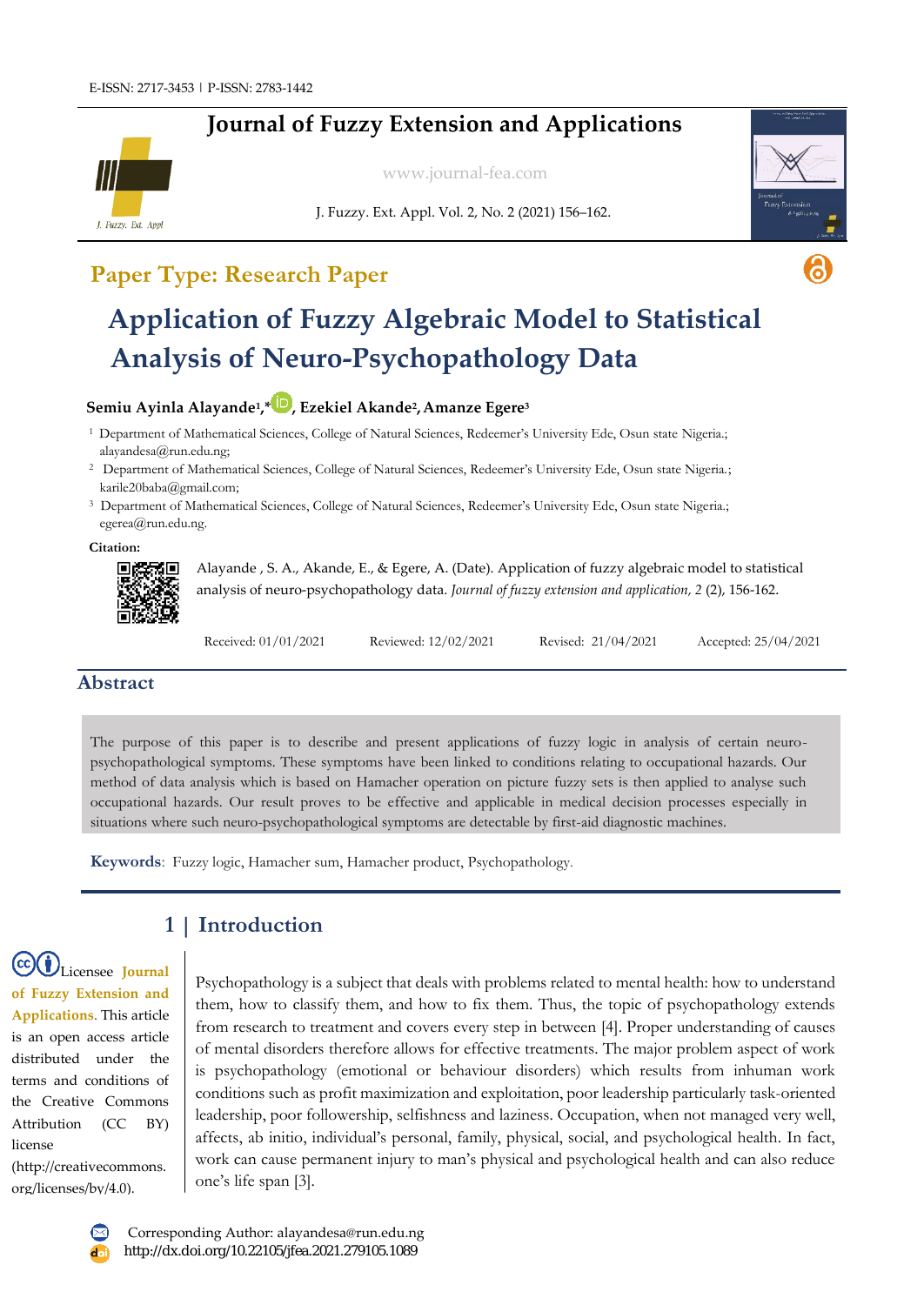

**157**

Occupational stress occurs when some elements of work generate negative impacts on an employee's physical and mental well-being. World Health Organisation [9] estimates that about 154 million people suffer from depression, 25 million people suffer from schizophrenia, 91 million people are affected by alcohol use disorder and 15 million people suffer from drug use disorder. Hence, psychopathology is a global problem.

The precipitating and maintenance factors of some psychopathological symptoms are: hypertension, diabetics, drug related symptoms, depressions, schizophrenia, anxiety and other neurotic symptoms, sexual and reproductive dysfunctions, poor intra and interpersonal relationships, marital stress and family crises have been linked to conditions relating to occupational hazards and demands including occupational stress and betrayal of trust by the employer or employee ([1] and [2]). Due to the nature of the problem stated above, this paper proposes a model that can be used to address such problems in any organization to prevent poison to the workers.

Psychiatry is the most multifarious domain in medical sciences. Psychiatry diseases are not directly measured due to unclear symptomatic presentations. Results of investigation and treatment are physically correlated with the course of morbidity and such correlations can head to biased decision making. It is often noticed that different diseases present with analogous types of symptoms and vice versa. Also behind deposit of symptoms, there is possibility of multiple diseases evident in case of psychopathology with mania.

Researchers attempted to use hard computing techniques, such as heuristic and probabilistic algorithm in diagnosing psychiatry diseases. But they found that such algorithm are rigid to actually evaluate morbidity [6]. On the other hand, the merit of fuzzy logics lies on competence to handle non-discrete quantitative inputs and analyze like human beings.

General causes of occupational psychopathology can be divided into two major groups namely work related factors and individual factors. The work-related factors are: work overload, time pressures, bad relations with supervisor, change of work, role ambiguity, frustration, conflict at work and, job design and harassment. The individual factors can be enumerated as follows; financial worries, marital problems, pregnancy, problems with children clash of spouse, personal traits and excessive consumptions of alcohol.

The data for this work is obtained from two different hospitals, using different case files that span over five years. Medical results, together with the associated symptoms of patients whose cases are of interest to this study were collected for analysis.

# **2. Methodological Approach**

This study applies fuzzy algebraic model to analyze the data. We assume that all *α* levels are the same, that is, the two major criteria are of the same significant level. A fuzzy set is a pair  $(X, \mu)$  where  $X \neq \phi$  and  $\mu$  a membership function. The reference set X is called universe of discourse, and for each  $x \in X$  the value  $\mu_x$  is called the grade of membership of  $x \in (X, \mu)$ . The function  $\mu = \mu_A$  is called the membership function of the fuzzy set  $A = (X, \mu)$ . The fuzzy set is said to be convex if and only if  $\mu_A(\lambda x_1 + (1 - \lambda)x_2) \ge \min\{\mu_{\overline{A}}(x_1), \mu_{\overline{A}}(x_2)\}, \quad x_1, x_2 \in X, \lambda \in [0,1],$  where  $\mu_A$  and  $\mu_{\overline{A}}$  are membership functions of A and its complement  $\bar{A}$  respectively. The typical pairs of non-parameterized t-norms( $\tau N$ ) and t-conorms( $\tau(N)$  are given respectively by the Hamacher product

$$
t(\mu_{\tilde{\Lambda}}(x), \mu_{\tilde{B}}(x)) = \frac{\mu_{\tilde{\Lambda}}(x) \cdot \mu_{\tilde{B}}(x)}{\mu_{\tilde{\Lambda}}(x) + \mu_{\tilde{B}}(x) - \mu_{\tilde{\Lambda}}(x) \cdot \mu_{\tilde{B}}(x)}.
$$
\n(1)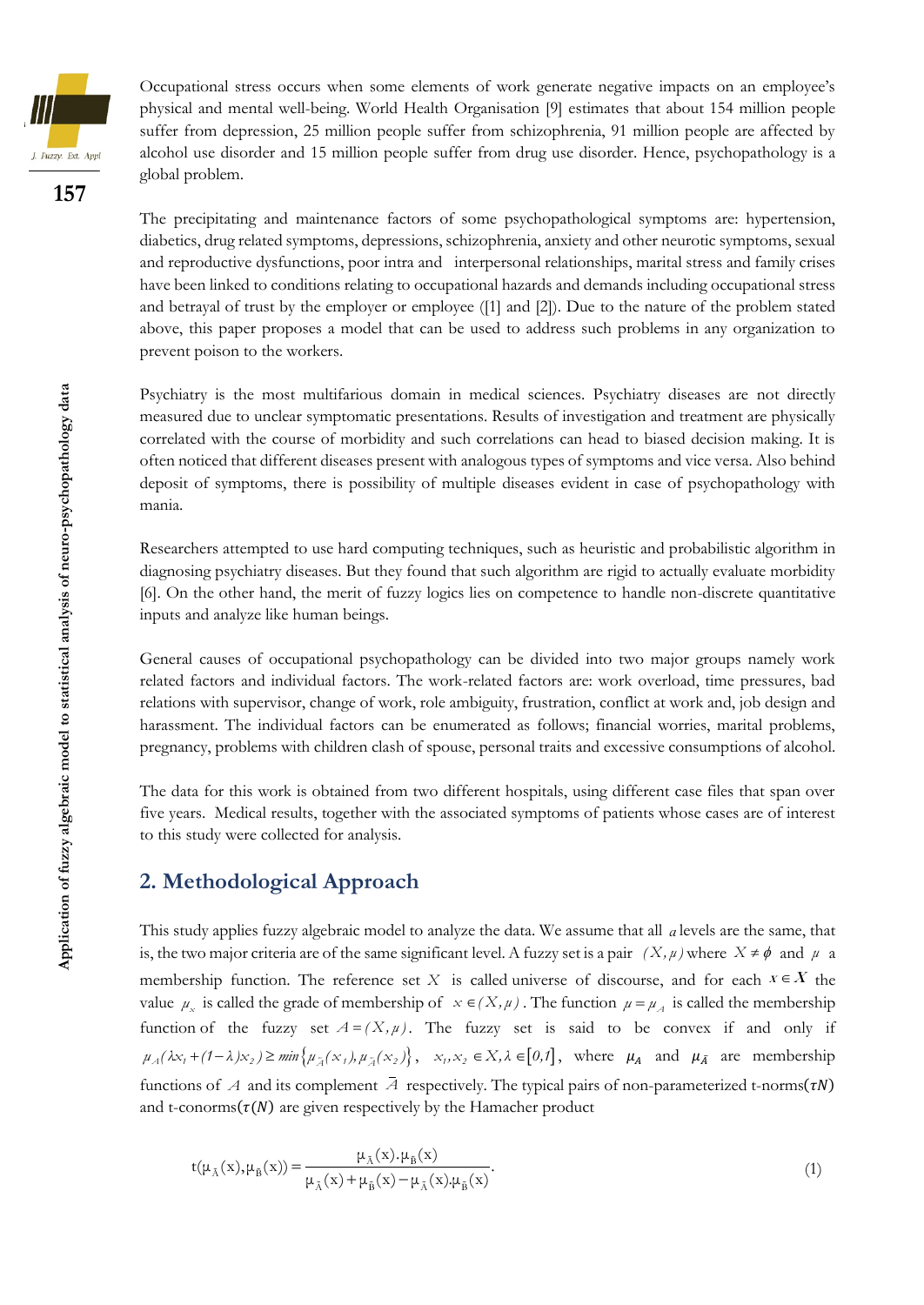The Hamacher sum is given by  
\n
$$
s(\mu_{\tilde{\Lambda}}(x), \mu_{\tilde{B}}(x)) = \frac{\mu_{\tilde{\Lambda}}(x) + \mu_{\tilde{B}}(x) - 2\mu_{\tilde{\Lambda}}(x) \cdot \mu_{\tilde{B}}(x)}{1 - \mu_{\tilde{\Lambda}}(x) \cdot \mu_{\tilde{B}}(x)}.
$$
\n(2)

We recall some basic definitions and algebra of Intuitionistic Fuzzy Sets (IFS) and Picture Fuzzy Sets (PFS):

Intuitionistic fuzzy sets

Let  $X \neq \emptyset$  be the universe of discourse. The Intuitionistic IFS over X is defined by:

 $A = \{[\hat{\mu}_A(x), \hat{\mu}_B(x)]|x \in X\},\tag{3}$ 

where  $\hat{\mu}_A: X \to [0,1]$  and  $\hat{\mu}_B: X \to [0,1]$  are respectively membership and non-membership function of IFS A. Here  $0 \le \hat{\mu}_A + \hat{\mu}_B \le 1$  for all  $x \in X$  and  $\pi = 1 - (\hat{\mu}_A(x) + \hat{\mu}_B(x))$  is called the degree of indeterminacy of  $x \in X$  in IFS A. The pair  $(\hat{\mu}_A, \hat{\mu}_B)$  is called Intuitionistic Fuzzy Value or Intuitionistic Fuzzy Number (IFN) by Xu [10].

Picture fuzzy sets

Let *X* be a universe of discourse objects. A picture fuzzy set over *X*, denoted by  $\hat{P}$  is defined as follows:

$$
\widehat{P} = \{ \left[ \widehat{\mu}_{A\widehat{P}}(x), \widehat{\theta}_{\widehat{P}}(x), \ \widehat{\mu}_{B\widehat{P}}(x) \right] | x \in X \},\tag{4}
$$

where  $\hat{\mu}_{A}\hat{P}:X\to[0,1], \hat{\theta}_{\hat{P}:X}\to[0,1]$  and  $\hat{\mu}_{B}:X\to[0,1]$  are called positive neutral and negative degree of membership of picture fuzzy set  $\hat{P}$ , respectively. Here,  $0 \leq \hat{\mu}_{A\hat{P}}(x) + \hat{\theta}_{\hat{P}}(x) + \hat{\mu}_{B\hat{P}}(x) \leq 1$  for all  $x \in$ X. Besides,  $\theta_{\hat{P}}(x)$  denotes degree of refusal of  $x \in X$  and is defined by  $\pi$ : = 1 -  $(\hat{\mu}_{A\hat{P}}(x) + \hat{\theta}_{\hat{P}}(x) + \hat{\theta}_{\hat{P}}(x))$  $\hat\mu_B$ p̃(x)). The pair ( $\hat\mu_{A\widehat P},\hat\theta_P,\hat\mu_B$ p) is called Picture Fuzzy Value (PFV) or Picture Fuzzy Element (PFE).

#### **2.1. Hamacher Operation on Picture Fuzzy Set**

#### **2.1.1. Hamacher operations**

The TN and TCN are useful notions in fuzzy set theory, which are used to define general union and intersection of fuzzy set. The definition and conditions of TN and TCN are proposed by Roychowdhury and Wang [11]. The generalized union and generalized intersection of intuitionistic fuzzy sets based on TN and TCN were provided by Deschrijver and Kerre [5]. In 1978, Hamatcher introduced HOs known as Hamacher sum  $(\oplus)$  and Hamacher product  $(\otimes)$ , which are examples of TN and TCN respectively and are given by

$$
T_H(u_A, u_B) = u_A \oplus u_B = \frac{u_A + u_B - u_A u_B - (1 - \varphi) u_A u_B}{1 - (1 - \varphi) u_A u_B}.
$$
\n(5)

$$
T_{H}^{*} = (u_{A}, u_{B}) = u_{A} \otimes u_{B}) = \frac{u_{A}u_{B}}{\varphi + (1 - \varphi)(u_{A} + u_{B} - u_{A}u_{B})}.
$$
\n(6)

For  $\varphi$  = 1, the Hamacher TN and TCN reduce to the forms:

$$
T_H = (u_A, u_B) = u_A \oplus u_B = u_A + u_B - u_A u_B. \tag{7}
$$

$$
T_H^* = (u_A, u_B) = u_A \otimes u_B = u_A u_B. \tag{8}
$$

 $T_H$  and  $T_H^*$  represent algebraic TN and TCN respectively. When  $\xi = 2$ , the Hamacher TN and TCN will conclude to the form



**158**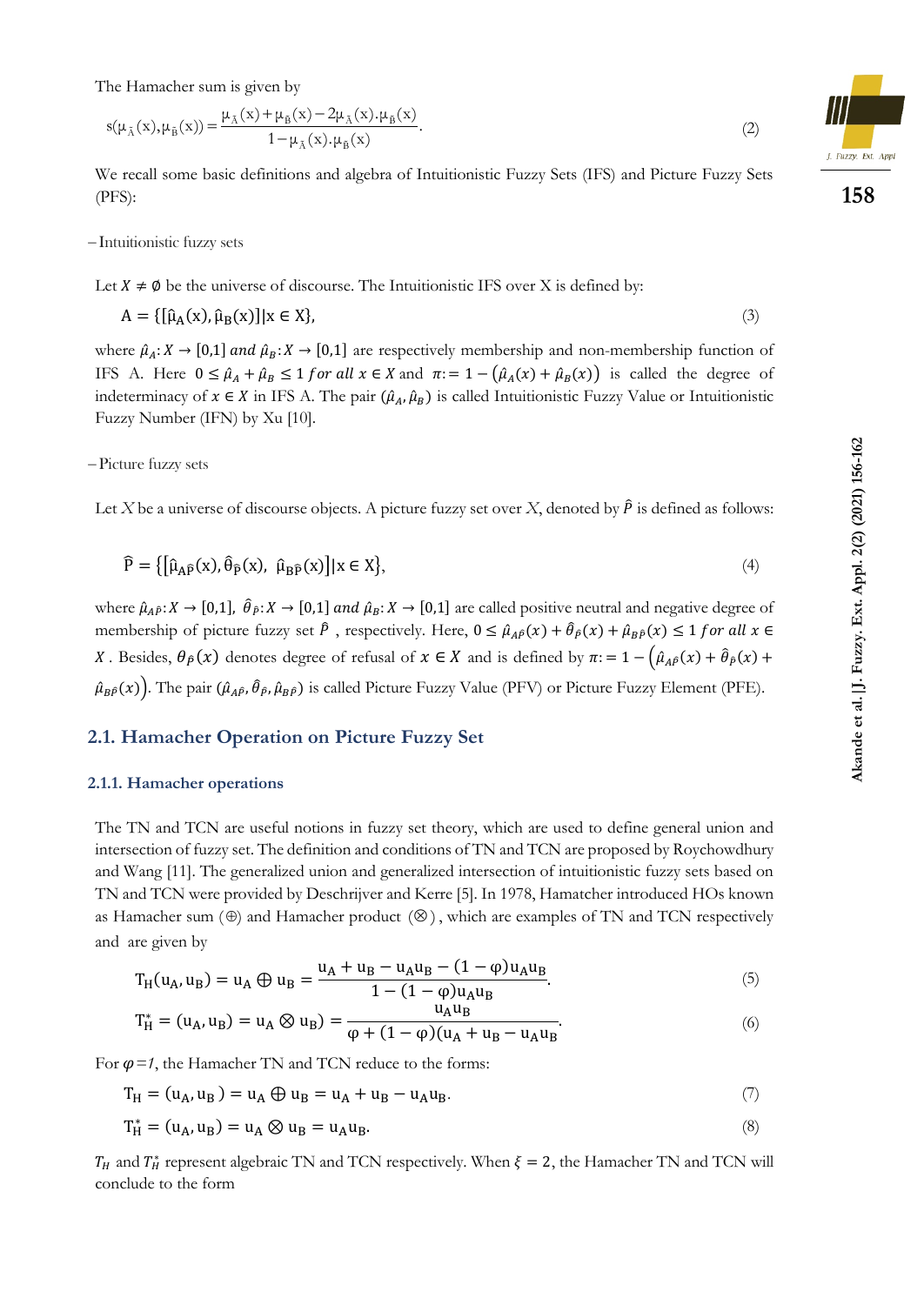

**159**

$$
T_{H} = (u_{A}, u_{B}) = u_{A} \oplus u_{B} = \frac{u_{A} + u_{B}}{1 + u_{A}u_{B}}.
$$
\n(9)

$$
T_H^* = (u_A, u_B) = u_A \otimes u_B = \frac{u_A u_B}{1 + (1 - u_A)(1 - u_B)}.
$$
\n(10)

We make use of the Hamacher operations on PFNs provided by Wei [7] and Wu & Wei [8]. Let *X* and *Y* be two PFSs, then Hamacher Sums and Products of the two PFSs *X* and *Y* are denoted by  $(\hat{p}_1 \oplus \hat{p}_2)$  and  $(\hat{p}_1 \otimes \hat{p}_2)$ , respectively, and defined by

$$
\hat{p}_1 \oplus \hat{p}_2\n= \left( \frac{\hat{\mu}_{A1} + \hat{\mu}_{A2} - \hat{\mu}_{A1} \hat{\mu}_{A2} - (1 - \varphi)\hat{\mu}_{A1} \hat{\mu}_{A2}}{1 - (1 - \varphi)\hat{\mu}_{A1} \hat{\mu}_{A2}}, \frac{\hat{\theta}_1 \hat{\theta}_2}{\varphi + (1 - \varphi)(\hat{\theta}_1 + \hat{\theta}_2 - \hat{\theta}_1 \hat{\theta}_2)}, \frac{\hat{\mu}_{B1} \hat{\mu}_{B2}}{\varphi + (1 - \varphi)(\hat{\mu}_{B1} + \hat{\mu}_{B2} - \hat{\mu}_{B1} \hat{\mu}_{B2}} \right) (11)
$$

And

$$
\hat{p}_1 \otimes \hat{p}_2 = \begin{pmatrix}\n\hat{\mu}_{A1} \hat{\mu}_{A2} & \hat{\theta}_1 + \hat{\theta}_2 - \hat{\theta}_1 \hat{\theta}_2 - (1 - \varphi) \hat{\theta}_1 \hat{\theta}_2 \\
\varphi + (1 - \varphi)(\hat{\mu}_{A1} + \hat{\mu}_{A2} - \hat{\mu}_{A1} \hat{\mu}_{A2}) & 1 - (1 - \varphi) \hat{\theta}_1 \hat{\theta}_2 \\
\frac{\hat{\mu}_{B1} + \hat{\mu}_{B2} - \hat{\mu}_{B1} \hat{\mu}_{B2} - (1 - \varphi) \hat{\mu}_{B1} \hat{\mu}_{B2}}{1 - (1 - \varphi) \hat{\mu}_{B1} \hat{\mu}_{B2}}\n\end{pmatrix} (12)
$$

#### **2.2. Model for Multiple Component Analysis (MCA)**

In this section, Multiple Component Analysis (MCA) method using picture fuzzy information model is proposed based on the operators where weights are real numbers and values of attributes are PFNs. To illustrate effectiveness of the proposed MCA method, an application of neuro-psychopathology under picture fuzzy information is given. Let  $Y = (y_1, y_2, ..., y_r)$  be the discrete set of alternatives and  $X =$  $(x_1, x_2, ..., x_s)$  be the set of attributes.

Let  $\Phi = (\phi_1, \phi_2, ..., \phi_s)$  be the weight vector of the attribute such that  $\phi_b > 0$ ,  $(b = 1, 2, ..., s)$  and  $\sum_{b=1}^{s} \phi_b = 1$ , and let

 $R = (\hat{\mu}_{ab}, \hat{\varphi}_{ab}, \hat{v}_{ab})$ , be an r by s picture fuzzy decision matrix. Here,  $\hat{\mu}_{ab}$  is the degree of the positive membership for which alternative  $Y_a$  satisfies the attribute  $X_b$  given by decision.  $\hat{\varphi}_{ab}$  denotes the degree of neutral membership such that alternative  $Y_a$  does not satisfy the attribute  $X_b$ .  $\hat{v}_{ab}$  provides the degree that the alternative  $Y_a$  does not satisfy the attribute  $X_b$  given by the decision.

Let  $\hat{P} = (\hat{\mu}_{ab}, \hat{\varphi}_{ab}, \hat{v}_{ab})$  be a PFI. Then the score function is given by  $\hat{S}_p$  is defined as

$$
\hat{S}_p = \hat{\mu}_{ab} - \hat{v}_{ab}, \text{ where } \hat{S}_p \in [-1, 1]. \tag{13}
$$

#### **2.2.1. Steps in using MCA**

**Step 1**. Construction of matrix R by decision under PF-Information

$$
\begin{pmatrix}\n\hat{\alpha}_{11} & \hat{\alpha}_{12} \cdots & \hat{\alpha}_{1r} \\
\hat{\alpha}_{21} & \hat{\alpha}_{22} \cdots & \hat{\alpha}_{2r} \\
\vdots & \vdots & \ddots & \vdots \\
\hat{\alpha}_{a1} \hat{\alpha}_{a2} \hat{\alpha}_{ar}\n\end{pmatrix}.
$$
\n(14)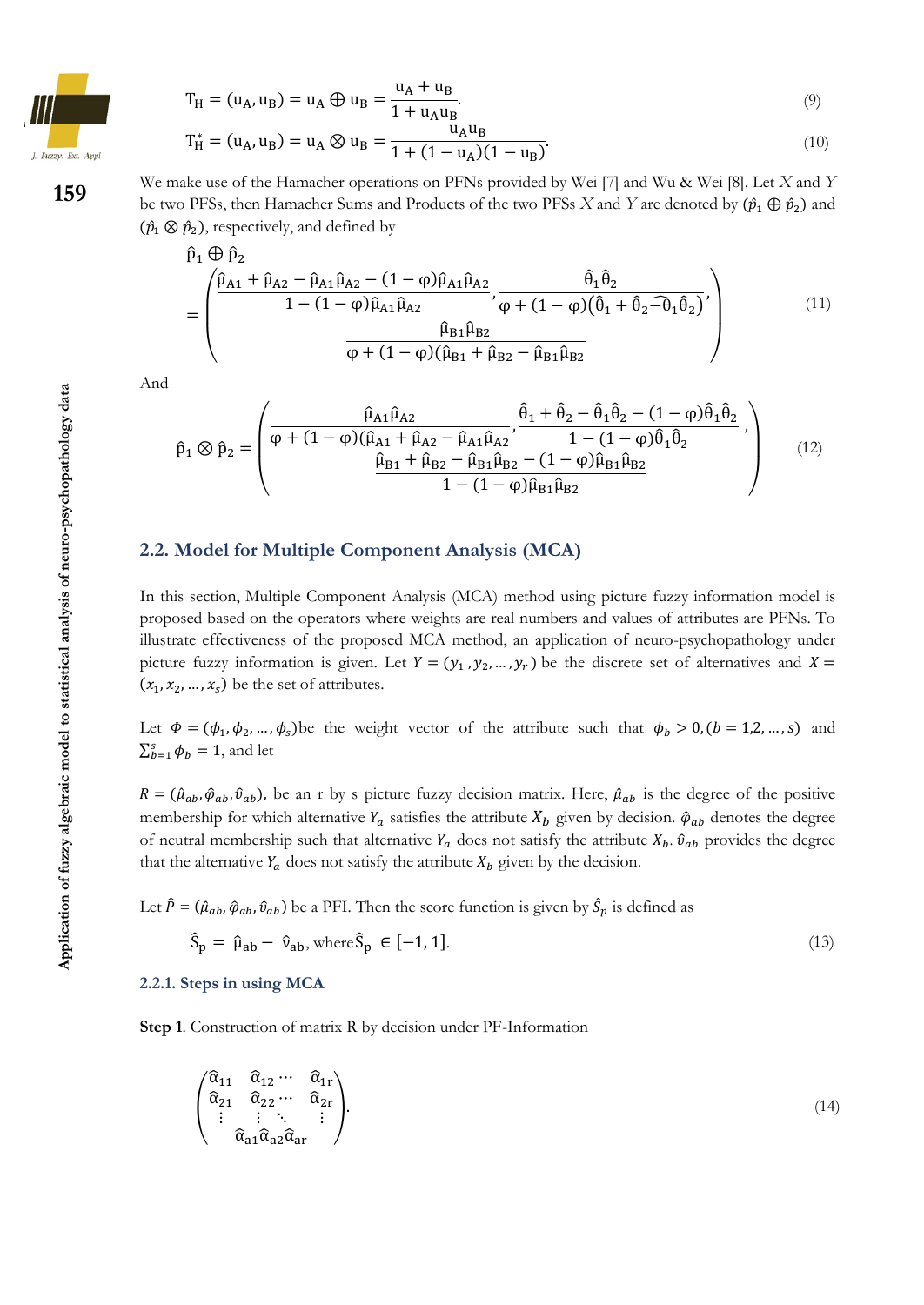**Step 2.** Finding the values of  $\hat{\alpha}_a$  ( $a = 1, 2, ..., r$ ) based on decision matrix R. These values are found by using PFH.

 $=$  PFH  $(\hat{a}_{a1}, \hat{a}_{a2}, ..., \hat{a}_{ab}) = \bigoplus_{b=1}^{s} (\phi_b \hat{a}_{ab}) =$ 

$$
\begin{pmatrix} \frac{\prod_{b=1}^{s}(1+(\xi-1)\hat{\mu}_{b})^{\varphi_{b}}-\prod_{b=1}^{s}(1-\hat{\mu}_{b})^{\varphi_{b}}}{\prod_{b=1}^{s}(1+(\xi-1)\hat{\mu}_{b})^{\varphi_{b}}+(\xi-1)\prod_{b=1}^{s}(1-\hat{\mu}_{b})^{\varphi_{b}}} \\ \frac{\xi\prod_{b=1}^{s}(\widehat{\phi}_{b})^{\varphi_{b}}}{\prod_{b=1}^{s}(1+(\xi-1)\widehat{\phi}_{b})^{\varphi_{b}}+\prod_{b=1}^{s}(\widehat{\phi}_{b})^{\varphi_{b}}} \\ \frac{\xi\prod_{b=1}^{s}(\widehat{\upsilon}_{b})^{\varphi_{b}}}{\prod_{b=1}^{s}(1+(\xi-1)\widehat{\upsilon}_{b})^{\varphi_{b}}+\prod_{b=1}^{s}(\widehat{\upsilon}_{b})^{\varphi_{b}}} \end{pmatrix} \widehat{\alpha}_{a}
$$

**Step 3.** Calculate the score  $\hat{S}(\hat{\alpha}_a)$ , (1,2, ..., *r*).

**Step 4.** Rank them  $\phi_a > 0$ ,  $(a = 1, 2, ..., r)$ 

**Step 5.** Arrange them in ascending order.

**Step 6.** Stop.

#### **2.3. Numerical Example and Data Collection**

Seven major causes of occupational psychopathology have been considered in this study according to DSM-IV-TR guidelines. These symptoms denote independent factor. Data of total number of 400 adult cases have been collected from two different hospitals. A control group (none) has been considered to validate the model. The grades of these cases are unknown. Appropriate ethical measures have been taken to preserve data privacies. Our study excludes Patients whose ages are below the working-class age (35 -60).

**Table 1. Occupational Psychopathology (OCP) and the corresponding abbreviations**.

| Serial No | <b>Symptoms</b>                       | Abbreviation |
|-----------|---------------------------------------|--------------|
|           | Tension and anxiety                   | <b>TAT</b>   |
|           | Anger                                 | <b>ANG</b>   |
| 3.        | Aggression                            | AGG          |
| 4.        | High blood pressure                   | <b>HBP</b>   |
| 5.        | Inability to relax                    | <b>ITR</b>   |
| 6.        | Excessive alcohol/tobacco use         | EAL          |
|           | Forgetfulness & increased absenteeism | FIA          |

**Step 1.** Decision matrix R is constructed by a professional or expert under PF information as follows.

**Step 2.** Let  $\xi = 4$ . By using the PFH operator of the overall performances values  $\hat{\alpha}_a$  of probable occupational stress,  $\varphi_a$  ( $a = 1,2,3,4,5,6,7$ ) are obtained as follows:

 $\hat{\mu}_{ab}$ =(0.45,0.9,0.2,0.35),  $\hat{\varphi}_{ab}$  =(0.24,0.03,0.25,0.64) and  $\hat{v}_{ab}$  = (0.10,0.04,0.29,0.05) with assign weight

 $\phi_b = (0.15, 0.20, 0.25, 0.18)$ 



**160**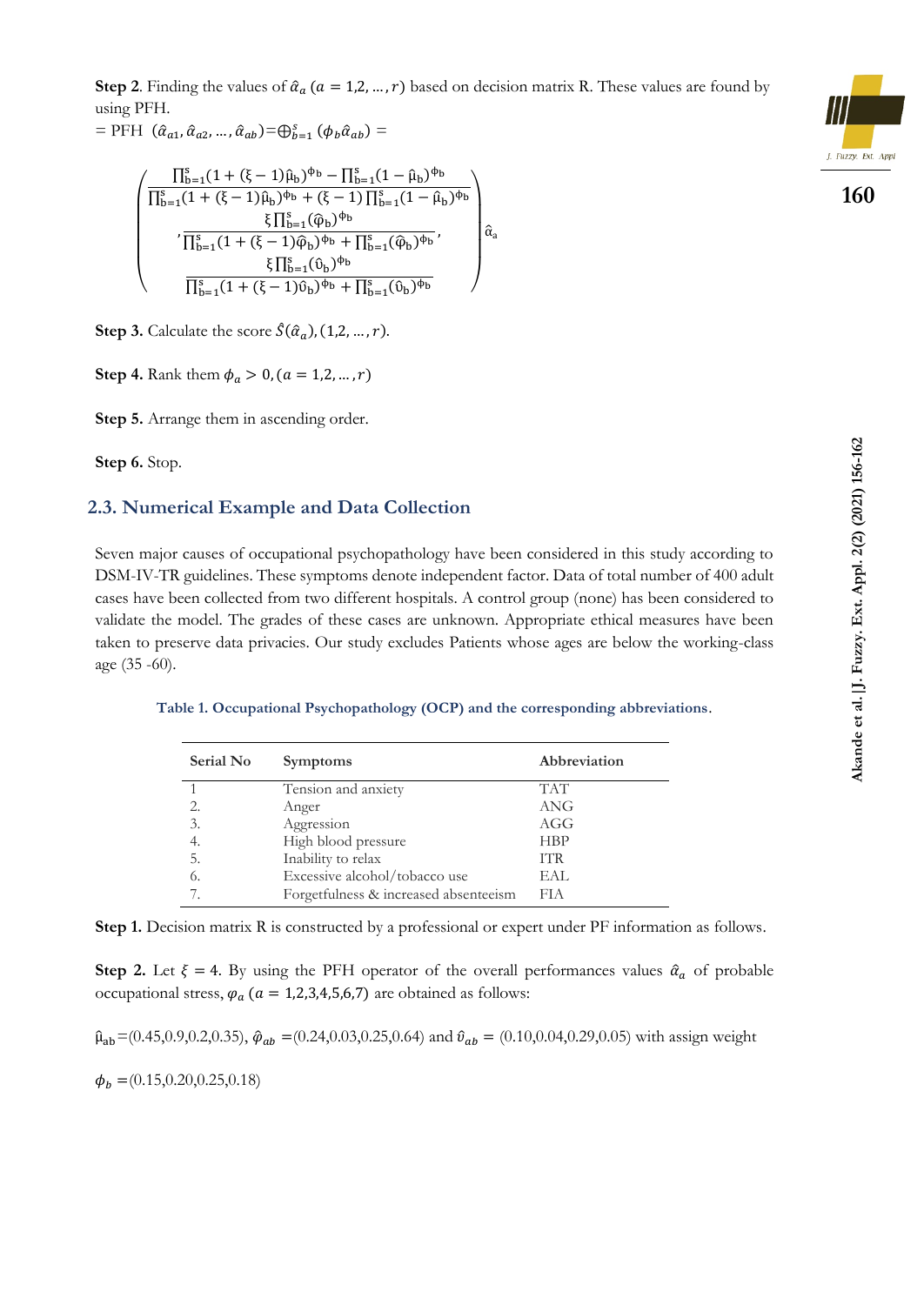





 $\hat{\alpha}_2 = (0.5153, 0.1583, 0.1679)$ . By similar way  $\hat{\alpha}_2$ ,  $\hat{\alpha}_3$ ,  $\hat{\alpha}_4$ ,  $\hat{\alpha}_5$ ,  $\hat{\alpha}_6$  and  $\hat{\alpha}_7$  are obtained as follows:  $\hat{\alpha}_2 = (0.4108, 0.1583, 0.1679)$ . 0.5328, 0.0247)*,*  $\hat{\alpha}_3 = (0.5922, 0.1175, 0.2894)$ ,  $\hat{\alpha}_4 = (0.3511, 0.2458, 0.1681)$ ,  $\hat{\alpha}_5 = (0.4882, 0.1249, 0.2344)$ ,  $\hat{\alpha}_6 = (0.3542, 0.2349, 0.1067)$  and  $\hat{\alpha}_7 = (0.2486, 0.1354, 0.0158)$ *.* 

**Step 3.** By using the equation above 13, the score values  $\hat{S}(\hat{a}_a)$ , ( $a = 1,2,3,4,5,7$ ) of the overall PFIs  $\hat{a}_a$ ,  $(a = 1,2,3,4,5,7)$  are obtained as follows

 $\hat{S}(\hat{a}_1) = 0.5153 - 0.1679 = 0.3474$ . Similarly,  $\hat{S}(\hat{a}_2) = 0.3861$ ,  $\hat{S}(\hat{a}_3) = 0.3028$ ,  $\hat{S}(\hat{a}_4) = 0.1830$ ,  $\hat{S}(\hat{a}_5) = 0.3028$ 0.2538,  $\hat{S}(\hat{\alpha}_6) = 0.2457$  and  $\hat{S}(\hat{\alpha}_7) = 0.2300$ .

**Step 4.** The ranking order of  $\varphi_a$  ( $a = 1,2,3,4,5,6,7$ ) in accordance with the value of the score functions  $\hat{S}(\hat{a}_a)$ ,  $(a = 1,2,3,4,5,7)$  of the overall PFIs is as follows:  $\varphi_2 > \varphi_1 > \varphi_3 > \varphi_5 > \varphi_6 > \varphi_7 > \varphi_4$ .

**Step 5.** the first diagnosis will be focused on  $\varphi_2$ .

**Step 6.** Stop.

In comparisons with other existing methods (manual methods), the ranking order of alternatives is slightly different but the optimum alternative is more desirable and focuses on this method. Thus, the proposed method is stable and can be applied by any professional that has the machine that gives first aid diagnosis.

## **3. Conclusion**

Our system has better advantages over the traditional approach of analyzing psychopathological conditions. The result is efficient in detecting the areas where the diagnosis should be focused. It thus proves to be a better tool that will aid physicians in medical decision process.

## **References**

- Ibeziako, P., Bella, T., Omigbodun, O., & Belfer, M. (2009). Teachers' perspectives of mental health needs in Nigerian schools. *Journal of child & adolescent mental health, 21*(2), 147-156.
- $\lceil 2 \rceil$ Akinnawo, E. O., & Fayankinnu, E. A. (2010). The traumatic experiences and psychological health of women working in two male-dominated professions in Nigeria. *Gender and behaviour*, *8*(2), 3314-3324. <https://hdl.handle.net/10520/EJC34635>
- Akinnawo, E. O., Meshioye, A., & EMENALO, S. (2015). Low income adolescent mothers' perception of education as a means of women empowerment. *International journal of gender and development issues (IJGDI)*, *2*(4), 105-111.
- Aragona, M. (2019). The influence of max weber on the concept of empathic understanding (Verstehen) in the psychopathology of Karl Jaspers. *History of psychiatry*, *30*(3), 283-299. [https://doi.org/10.1177/0957154X19845309](https://doi.org/10.1177%2F0957154X19845309)
- Deschrijver, G., & Kerre, E. E. (2002). A generalization of operators on intuitionistic fuzzy sets using triangular norms and conorms. *Notes on intuitionistic fuzzy sets*, *8*(1), 19-27.